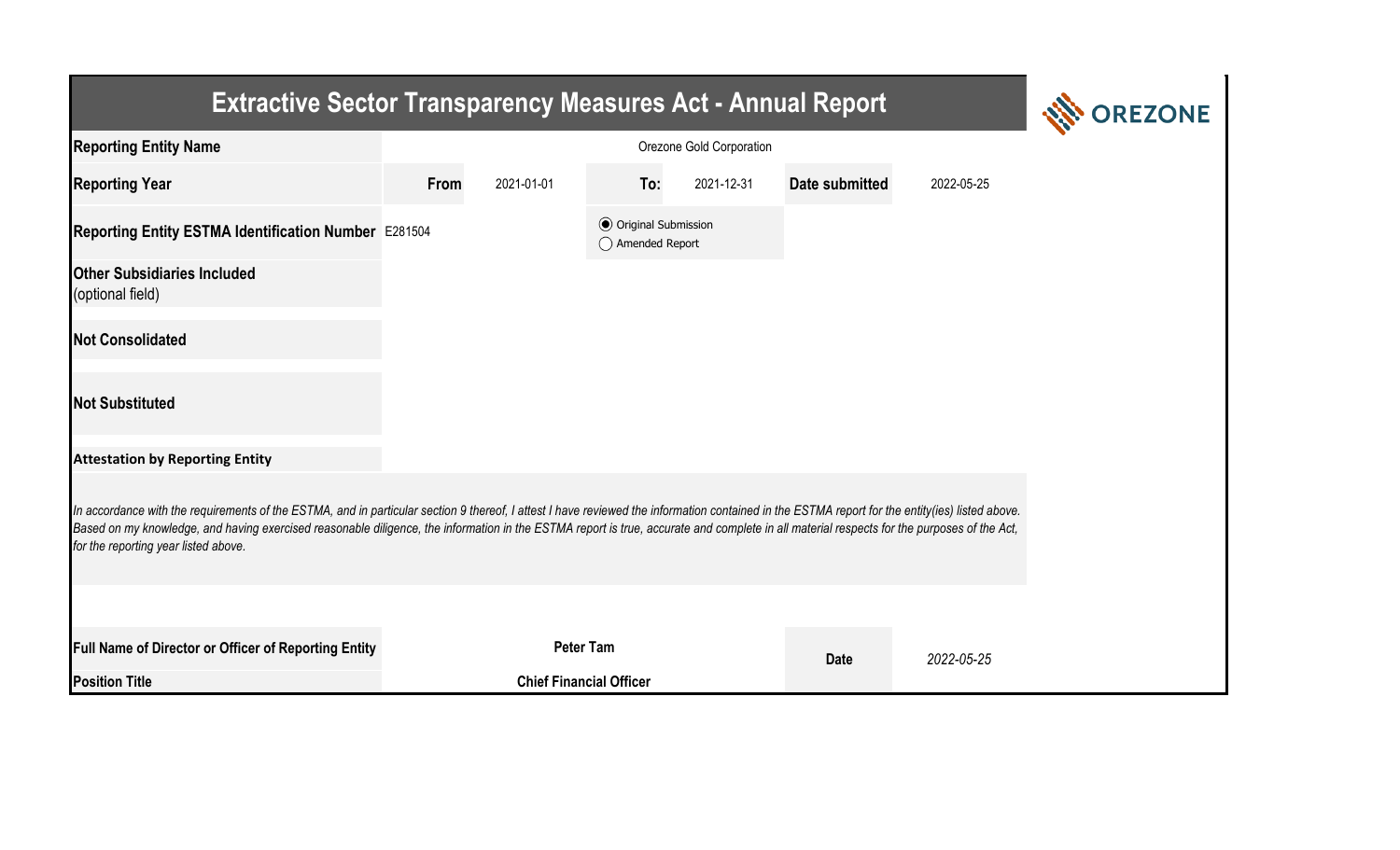|                                                                                                                                                                                  | <b>Extractive Sector Transparency Measures Act - Annual Report</b>                                                                                                                                                             |                                                                                 |                                            |            |         |                                |                |                  |                                               |                                      |                           |
|----------------------------------------------------------------------------------------------------------------------------------------------------------------------------------|--------------------------------------------------------------------------------------------------------------------------------------------------------------------------------------------------------------------------------|---------------------------------------------------------------------------------|--------------------------------------------|------------|---------|--------------------------------|----------------|------------------|-----------------------------------------------|--------------------------------------|---------------------------|
| <b>Reporting Year</b><br><b>Reporting Entity Name</b><br><b>Reporting Entity ESTMA</b><br><b>Identification Number</b><br><b>Subsidiary Reporting Entities (if</b><br>necessary) | From:                                                                                                                                                                                                                          | 2021-01-01                                                                      | To:<br>Orezone Gold Corporation<br>E281504 | 2021-12-31 |         | <b>Currency of the Report</b>  | CAD            |                  |                                               |                                      |                           |
|                                                                                                                                                                                  | <b>Payments by Payee</b>                                                                                                                                                                                                       |                                                                                 |                                            |            |         |                                |                |                  |                                               |                                      |                           |
| Country                                                                                                                                                                          | Payee Name <sup>1</sup>                                                                                                                                                                                                        | Departments, Agency, etc<br>within Payee that Received<br>Payments <sup>2</sup> | <b>Taxes</b>                               | Royalties  | Fees    | <b>Production Entitlements</b> | <b>Bonuses</b> | <b>Dividends</b> | Infrastructure<br><b>Improvement Payments</b> | <b>Total Amount paid to</b><br>Payee | Notes <sup>34</sup>       |
| <b>Burkina Faso</b>                                                                                                                                                              | Government of Burkina Faso                                                                                                                                                                                                     | Ministere des mines, carrieres et<br>de l'energie                               |                                            |            | 550,000 |                                |                |                  |                                               |                                      | 550,000 Permit land taxes |
| Burkina Faso                                                                                                                                                                     | Government of Burkina Faso                                                                                                                                                                                                     | Agence De l'Eau Du Nakanbé                                                      | 80,000                                     |            |         |                                |                |                  |                                               |                                      | 80,000 Water taxes        |
|                                                                                                                                                                                  |                                                                                                                                                                                                                                |                                                                                 |                                            |            |         |                                |                |                  |                                               |                                      |                           |
|                                                                                                                                                                                  |                                                                                                                                                                                                                                |                                                                                 |                                            |            |         |                                |                |                  |                                               |                                      |                           |
|                                                                                                                                                                                  |                                                                                                                                                                                                                                |                                                                                 |                                            |            |         |                                |                |                  |                                               |                                      |                           |
|                                                                                                                                                                                  |                                                                                                                                                                                                                                |                                                                                 |                                            |            |         |                                |                |                  |                                               |                                      |                           |
|                                                                                                                                                                                  |                                                                                                                                                                                                                                |                                                                                 |                                            |            |         |                                |                |                  |                                               |                                      |                           |
|                                                                                                                                                                                  |                                                                                                                                                                                                                                |                                                                                 |                                            |            |         |                                |                |                  |                                               |                                      |                           |
|                                                                                                                                                                                  |                                                                                                                                                                                                                                |                                                                                 |                                            |            |         |                                |                |                  |                                               |                                      |                           |
|                                                                                                                                                                                  |                                                                                                                                                                                                                                |                                                                                 |                                            |            |         |                                |                |                  |                                               |                                      |                           |
|                                                                                                                                                                                  |                                                                                                                                                                                                                                |                                                                                 |                                            |            |         |                                |                |                  |                                               |                                      |                           |
|                                                                                                                                                                                  |                                                                                                                                                                                                                                |                                                                                 |                                            |            |         |                                |                |                  |                                               |                                      |                           |
|                                                                                                                                                                                  |                                                                                                                                                                                                                                |                                                                                 |                                            |            |         |                                |                |                  |                                               |                                      |                           |
|                                                                                                                                                                                  |                                                                                                                                                                                                                                |                                                                                 |                                            |            |         |                                |                |                  |                                               |                                      |                           |
|                                                                                                                                                                                  |                                                                                                                                                                                                                                |                                                                                 |                                            |            |         |                                |                |                  |                                               |                                      |                           |
|                                                                                                                                                                                  |                                                                                                                                                                                                                                |                                                                                 |                                            |            |         |                                |                |                  |                                               |                                      |                           |
|                                                                                                                                                                                  |                                                                                                                                                                                                                                |                                                                                 |                                            |            |         |                                |                |                  |                                               |                                      |                           |
|                                                                                                                                                                                  |                                                                                                                                                                                                                                |                                                                                 |                                            |            |         |                                |                |                  |                                               |                                      |                           |
|                                                                                                                                                                                  |                                                                                                                                                                                                                                |                                                                                 |                                            |            |         |                                |                |                  |                                               |                                      |                           |
|                                                                                                                                                                                  |                                                                                                                                                                                                                                |                                                                                 |                                            |            |         |                                |                |                  |                                               |                                      |                           |
| <b>Additional Notes:</b>                                                                                                                                                         | All payments identified above were made in local Burkina Faso currency which is the XOF currency. The payments were converted to CAD currency using the average XOF:CAD exchange rate for the calendar year 2021. The exchange |                                                                                 |                                            |            |         |                                |                |                  |                                               |                                      |                           |